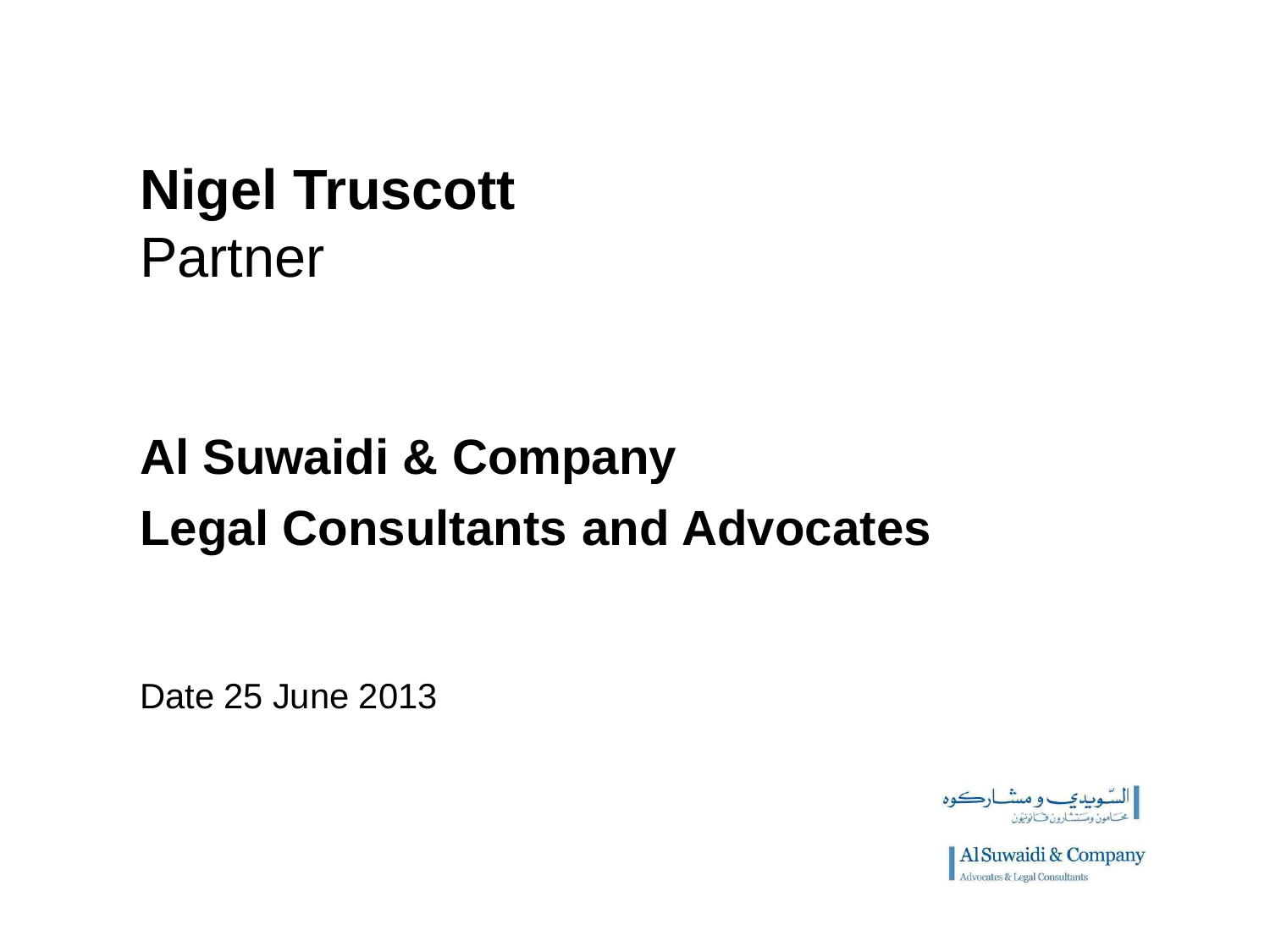# **Effective Evidence in Arbitration**

- increasing chances of success by making the most of your evidence

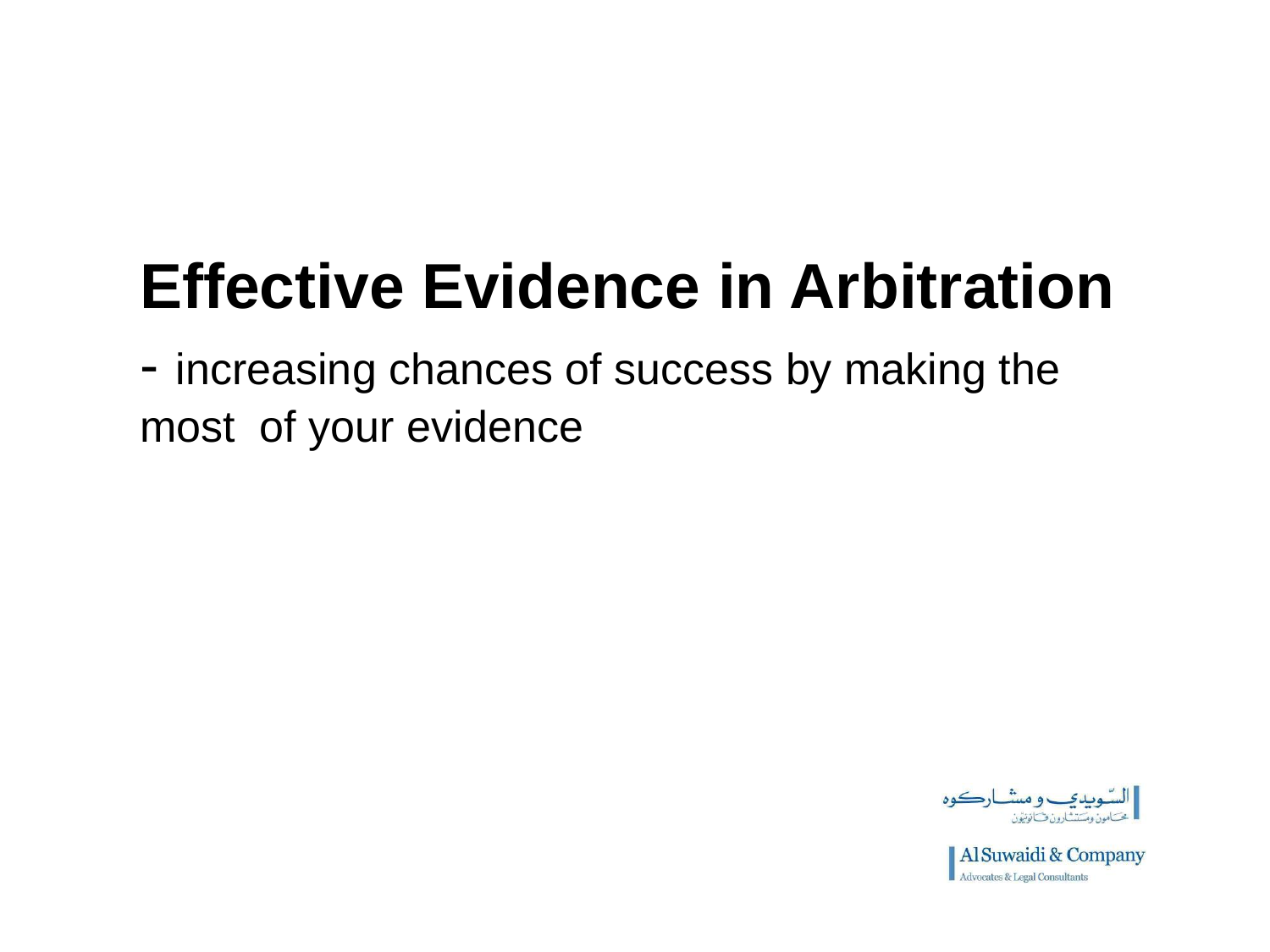#### Look through the smokescreen for the answer



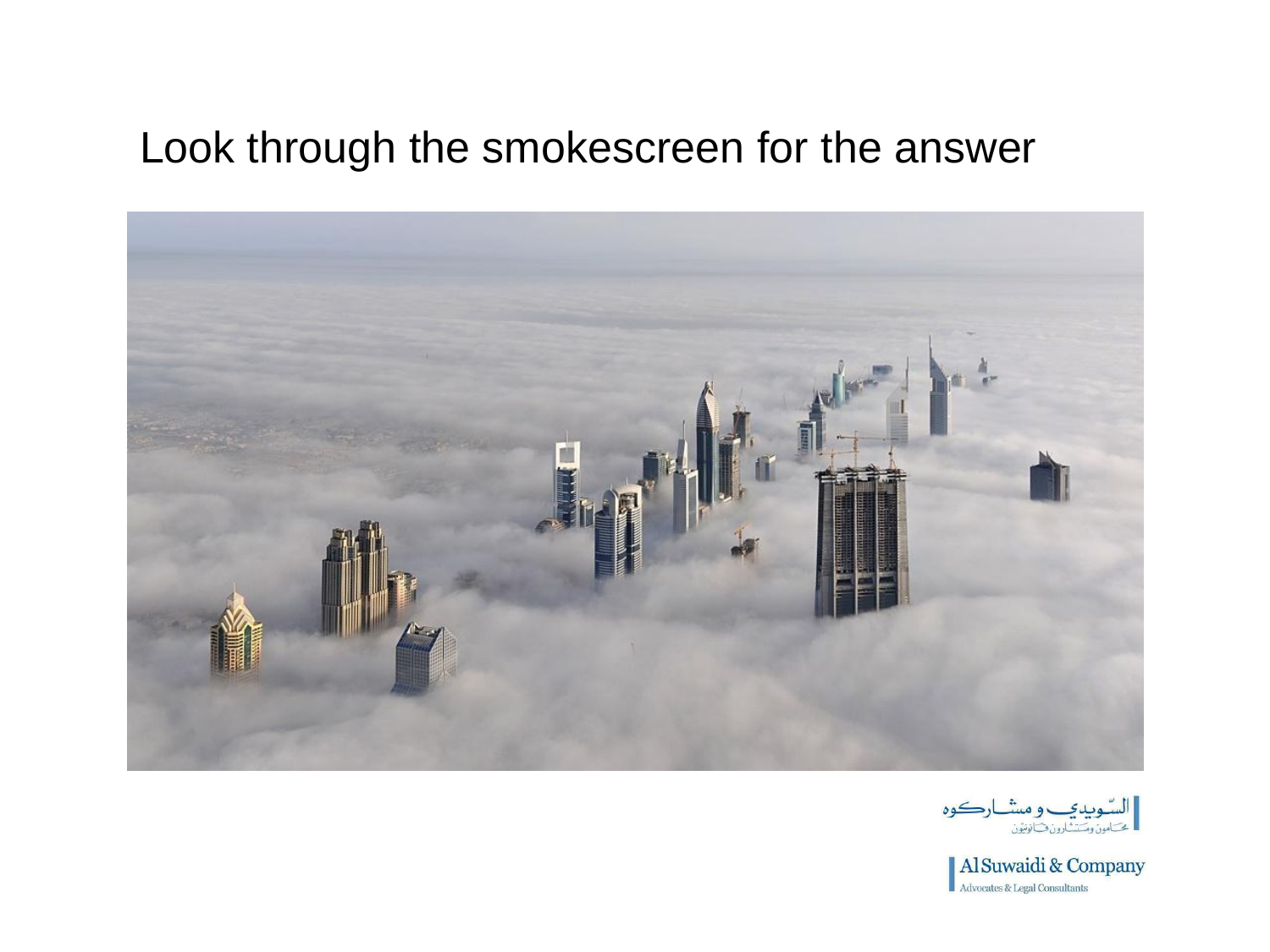## Aim of Evidence

#### • Level of proof :

*Each party alleging an obligation must prove such obligation existed and party alleging to be freed from an obligation must prove the circumstances extinguishing such obligation* 

• Reasoning :

*inductive – draws information from observations to make 'highly likely' generalizations* 

*deductive – if premises is true then conclusion is true*

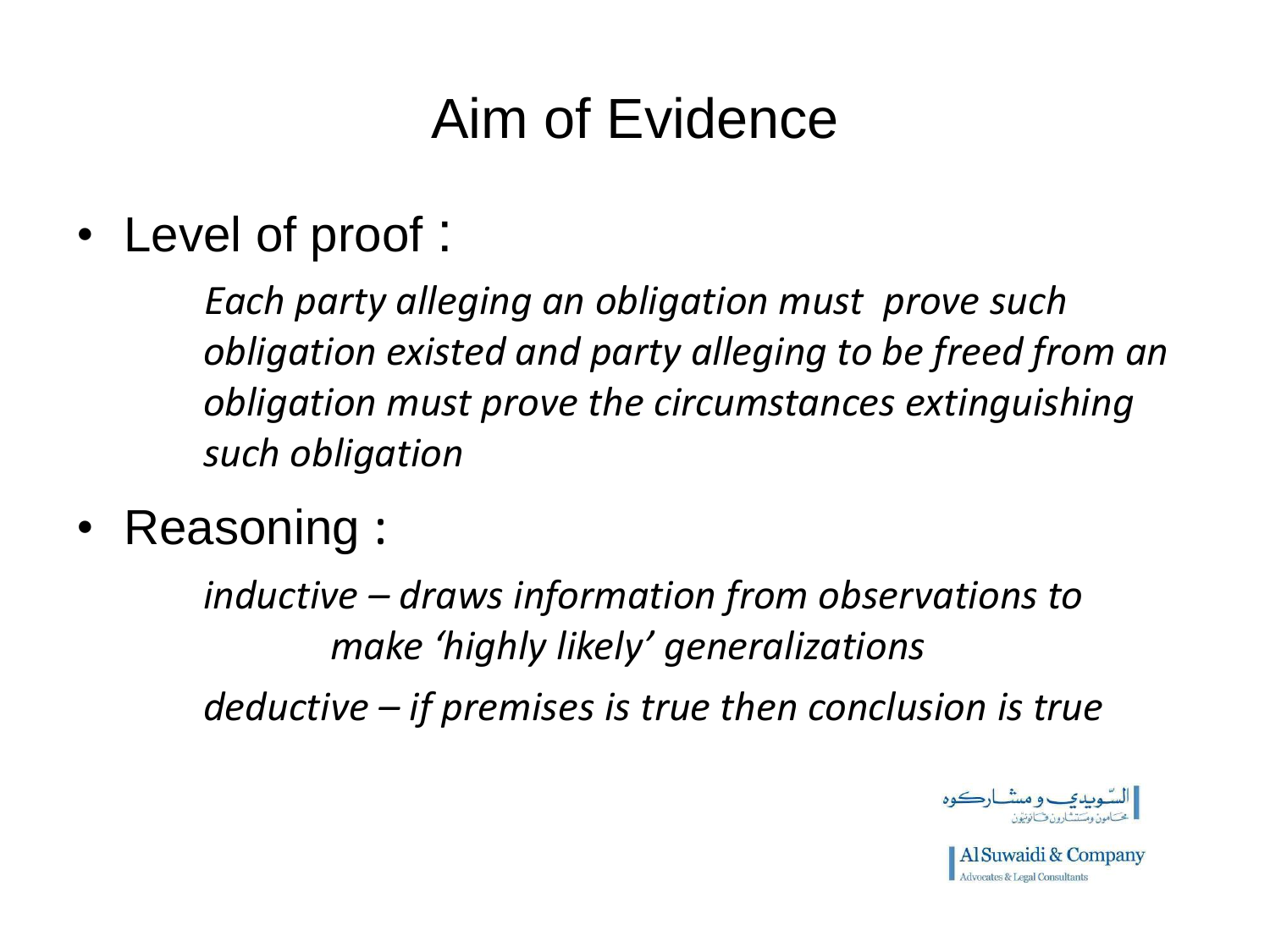#### An example of an inductive argument

- The project team meets each Thursday morning at 9:00 in the site office.
- Ian attends project meetings regularly.
- Ian has to go past my office when he attends the project meetings.
- It is highly likely that I will see Ian on Thursday about 9:00

#### An example of a deductive argument

- All cats have a tail.
- Felix is a cat.
- Therefore, Felix has a tail.

$$
ا_{\text{استیونیایی و میشی ارکوه≳⊐هن وستثارونتانیقِن
$$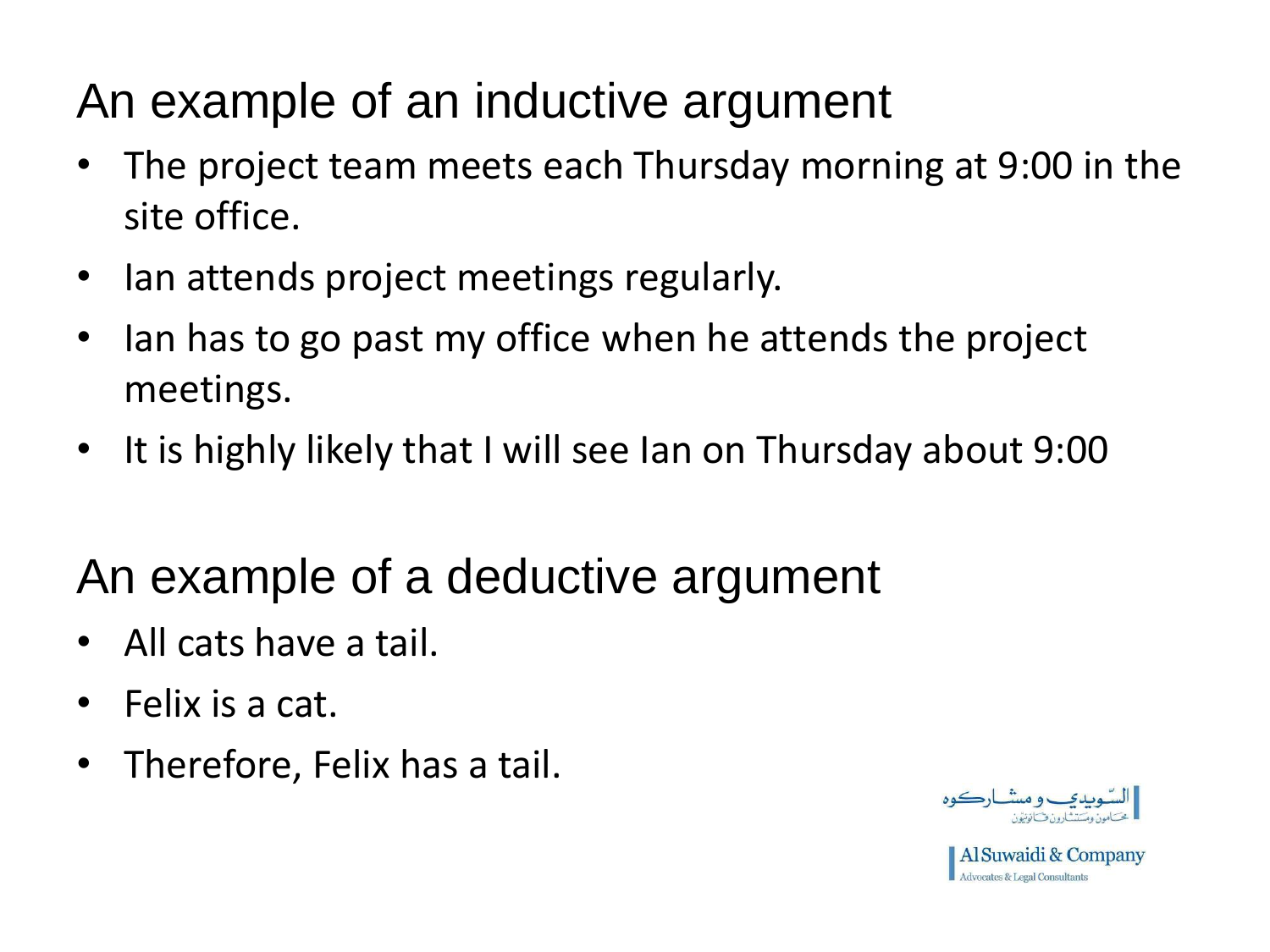#### Types of Evidence

- Documents
- Real/physical evidence
- Oral/ factual witness
- Expert witness

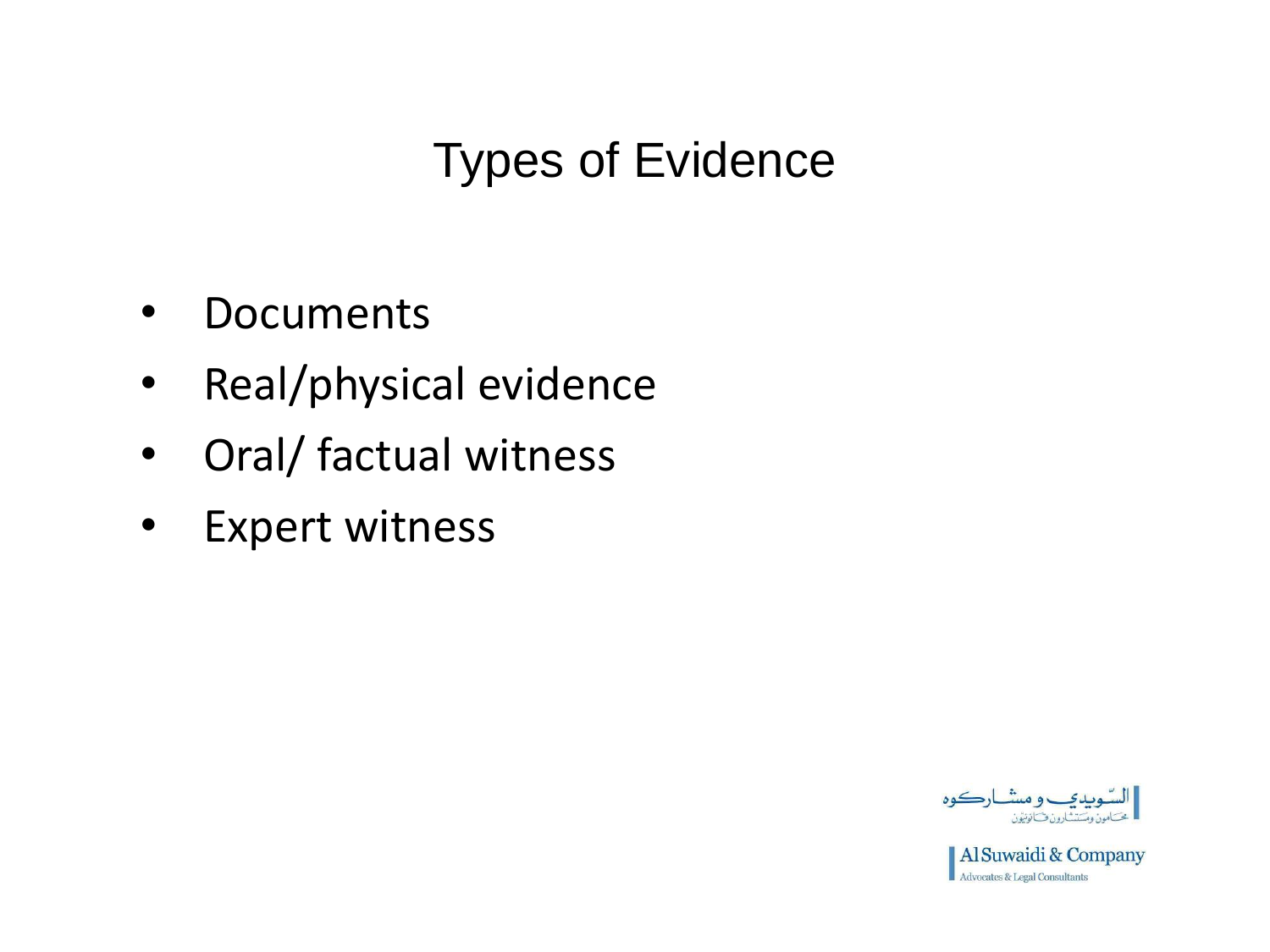#### **Documents**

- General or specific/relevant disclosure
- Organization
- Presentation text referencing
- Requests for disclosure Law of Proof in Civil and Commercial Transactions no 10/1992 (as amended by Law no.36/2006) Articles 17, 18 & 19

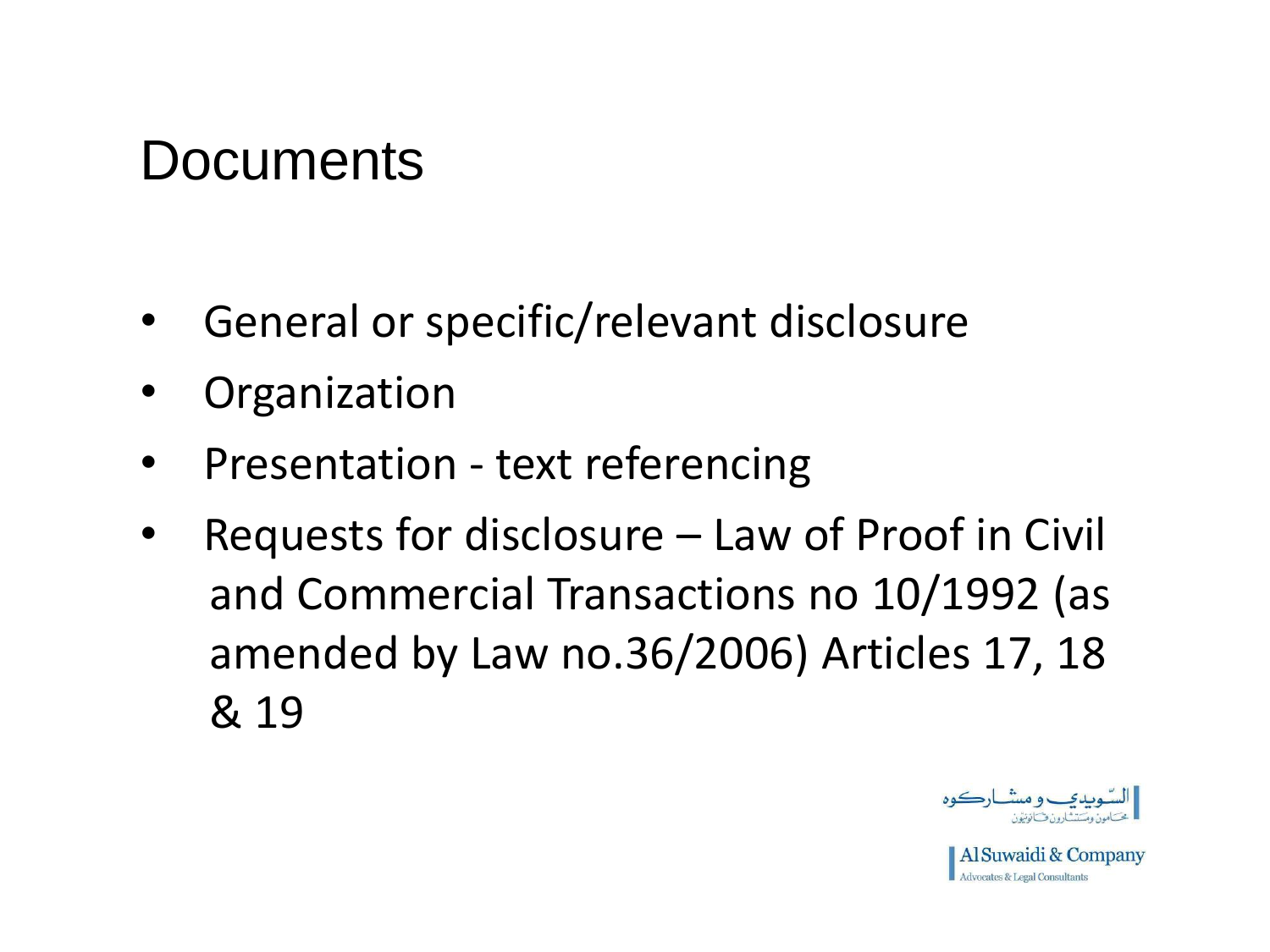#### Real/physical evidence

- $Inspection$  planning
- Preservation attachment orders, photographs
- Samples method, accuracy
- Public policy "serious departures from fundamental notions of procedural justice"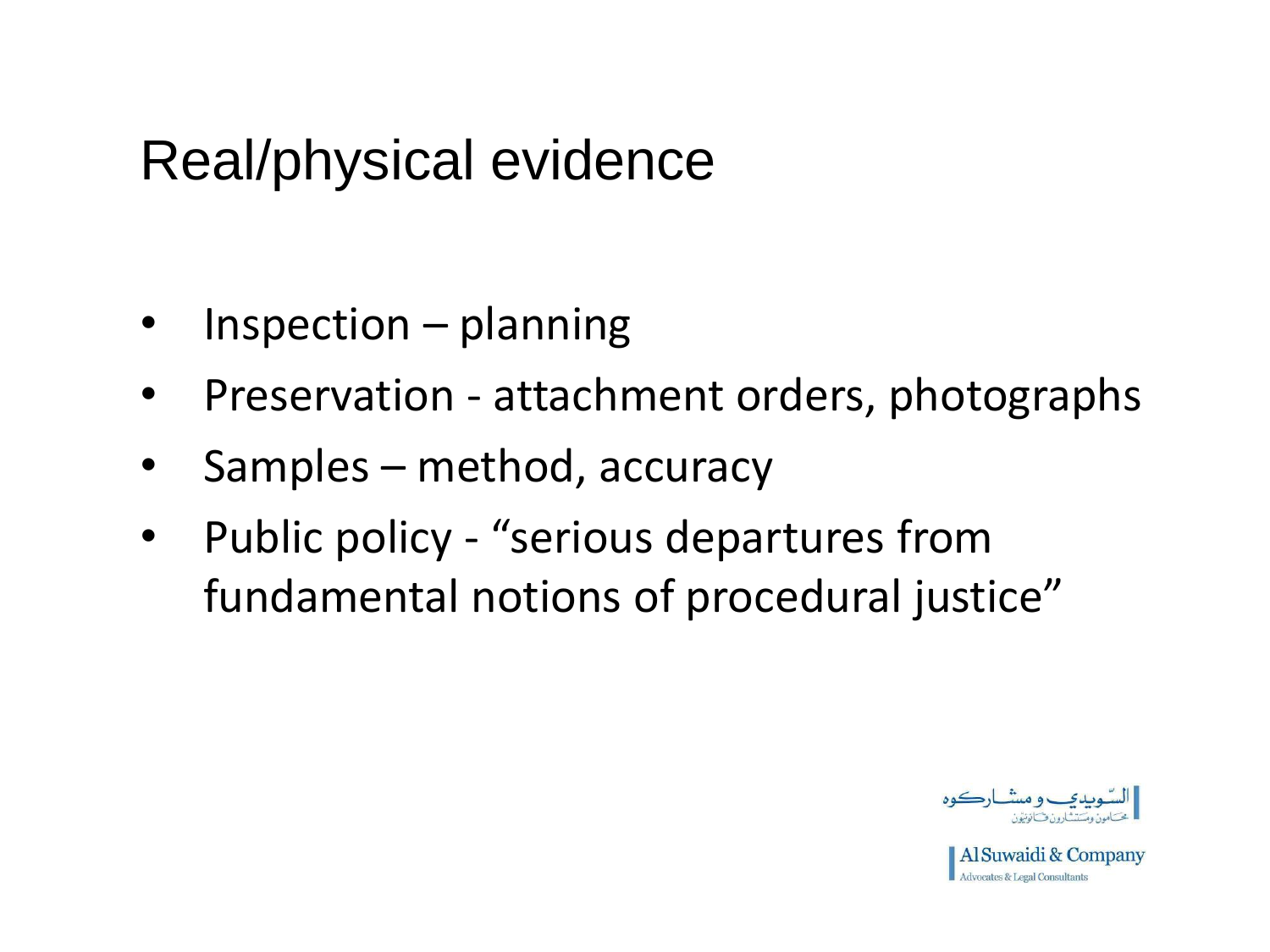#### Oral/factual witnesses 1

- Procedure direct or exchange advance of hearing
- Preparation opinion and hearsay evidence
- Supporting documents and/or photographs
- Co-operative and hostile
- Oath sequestration
- IBA Rules of Evidence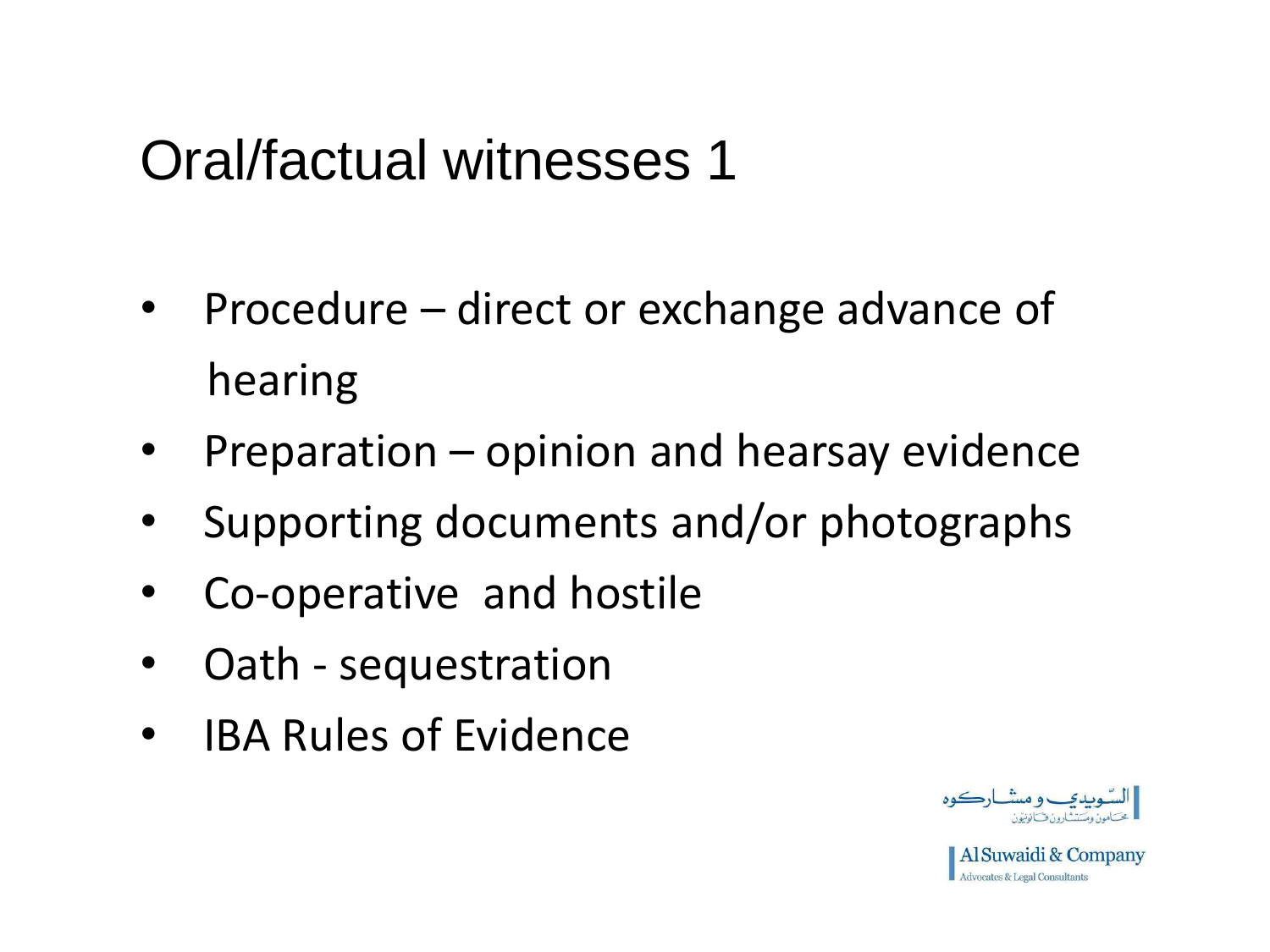### Oral/factual witnesses 2

- Examination-in-Chief
- Cross-examination leading questions
- Re-examination
- Tribunal questions
- Party clarifications

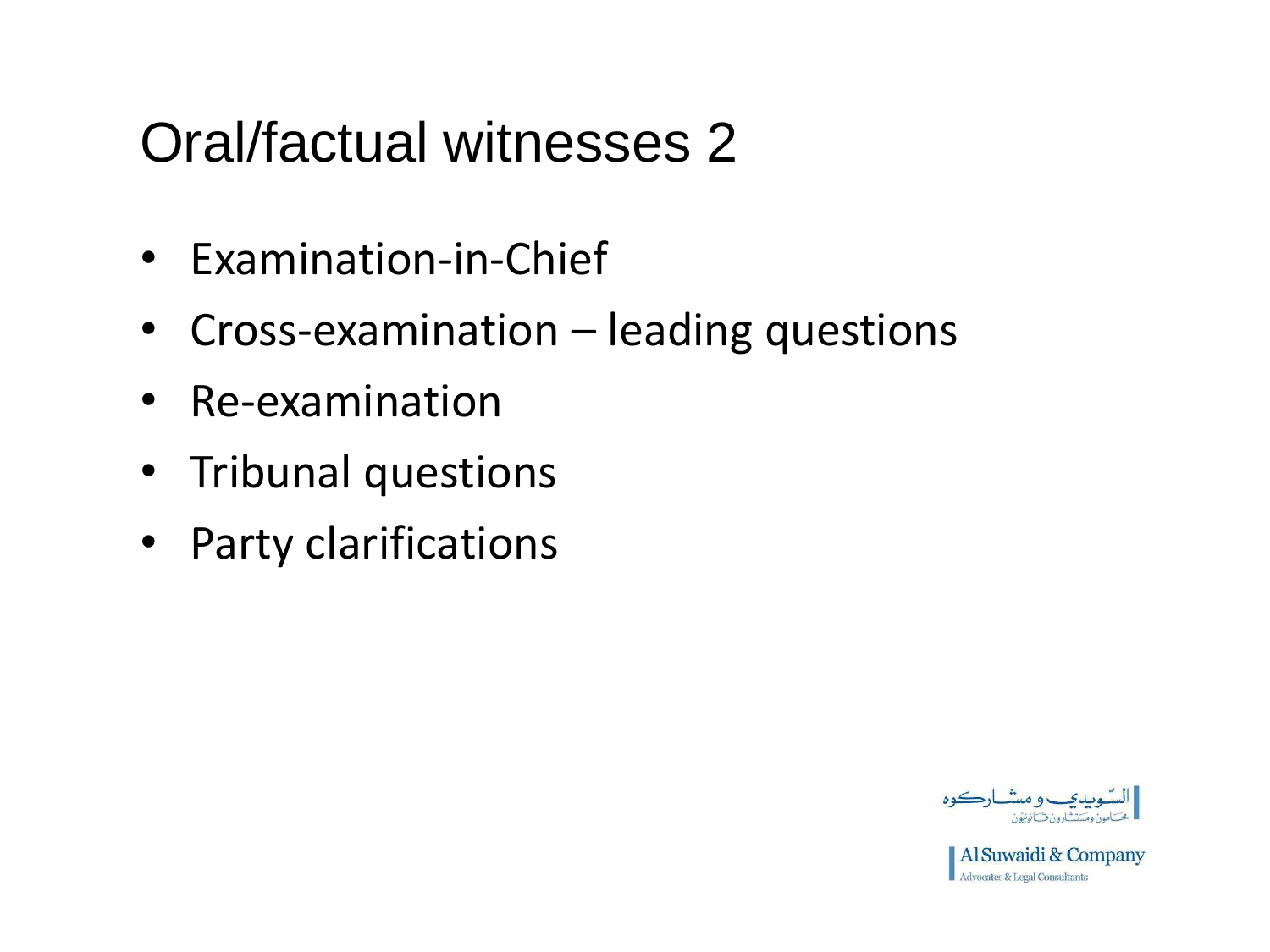### Cross-examination

Typical questions that might be asked in cross-examinations:

- Q: "You stated this morning that you saw the steel was cracked. Why didn't you mention this in your site report of 10 June?"
- Q: "You worked on site for the claimant for two months last winter?" A: "Yes."
- Q: "You were dismissed and were refused a reference. Why was that?"
- Q: "You said that the steel was in good condition when it was delivered on 4 November. Did you inspect it? All 100 tons of it? How long did that take you? Could you now look at your site diary for 4 November?"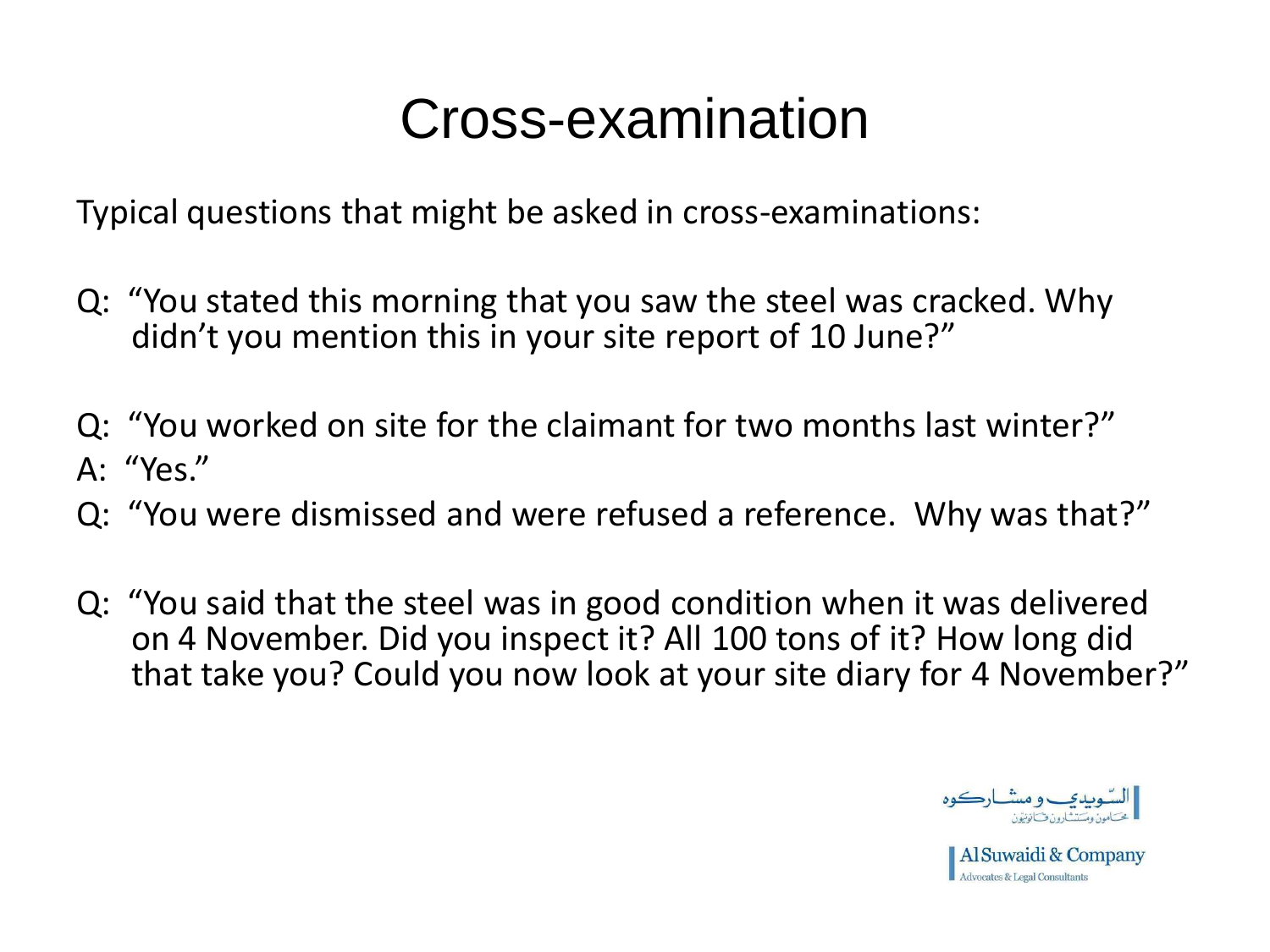### Re-examination

Re-examinations:

- Q: "To whom was your site report of 10 June sent?"
- A: "The accounts department."
- Q: "After your dismissal, what job did you take? How long have you been there? Have you been promoted?"
- Q: "On 4 November, what time was the steel delivered to site? How long did the delivery process take? What did you do between the end of the delivery and your next meeting?"

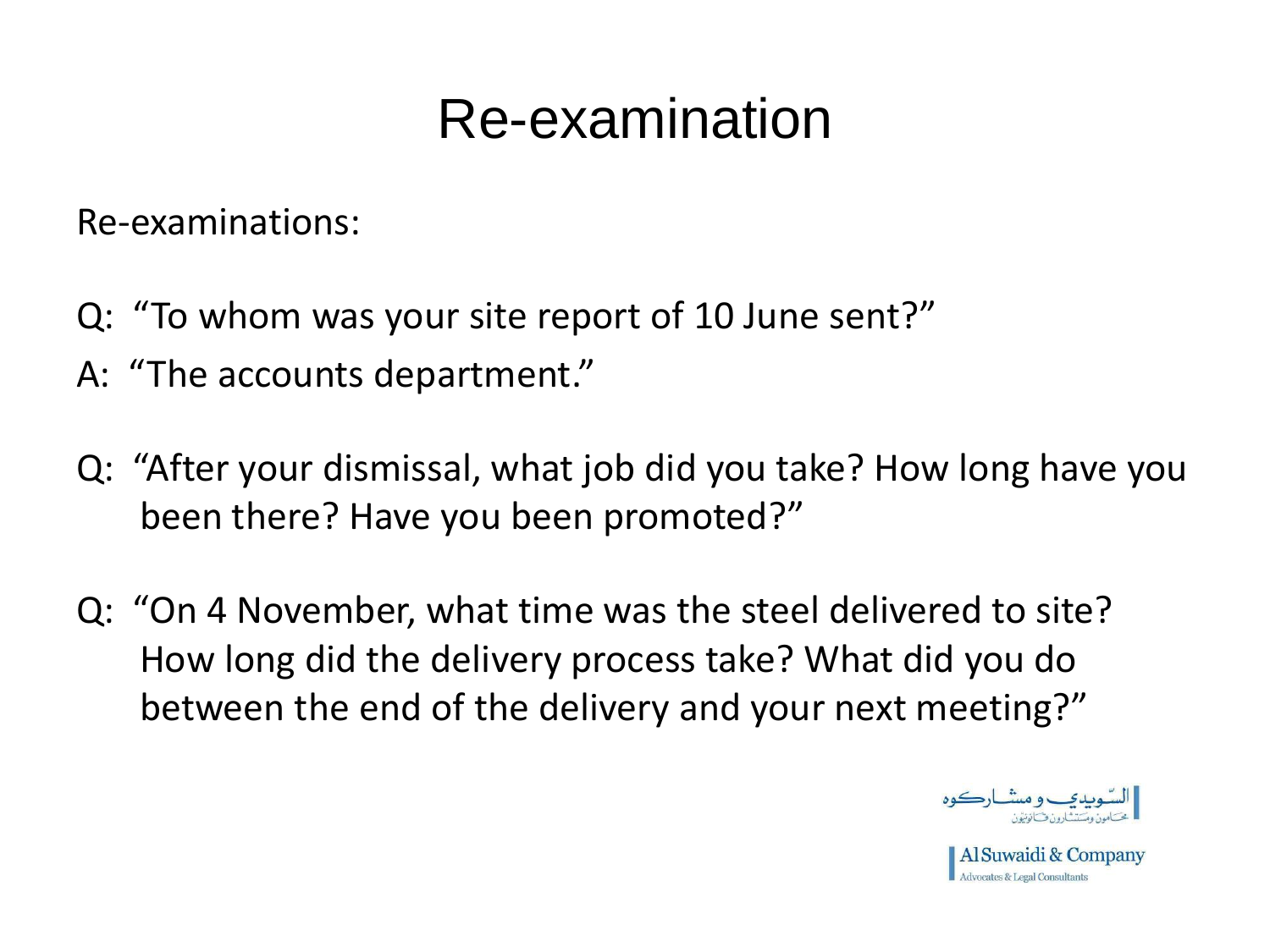### Leading questions 1

A leading question is one that "leads" the witness to the answer.

- Q: "Was it 4pm when you met the MEP Subcontractor?"
- Q: "Do you know the exact time because you had finished your regular main site meeting?"
- Q: "Did you have to call the security guard because you had locked yourself out of the office?"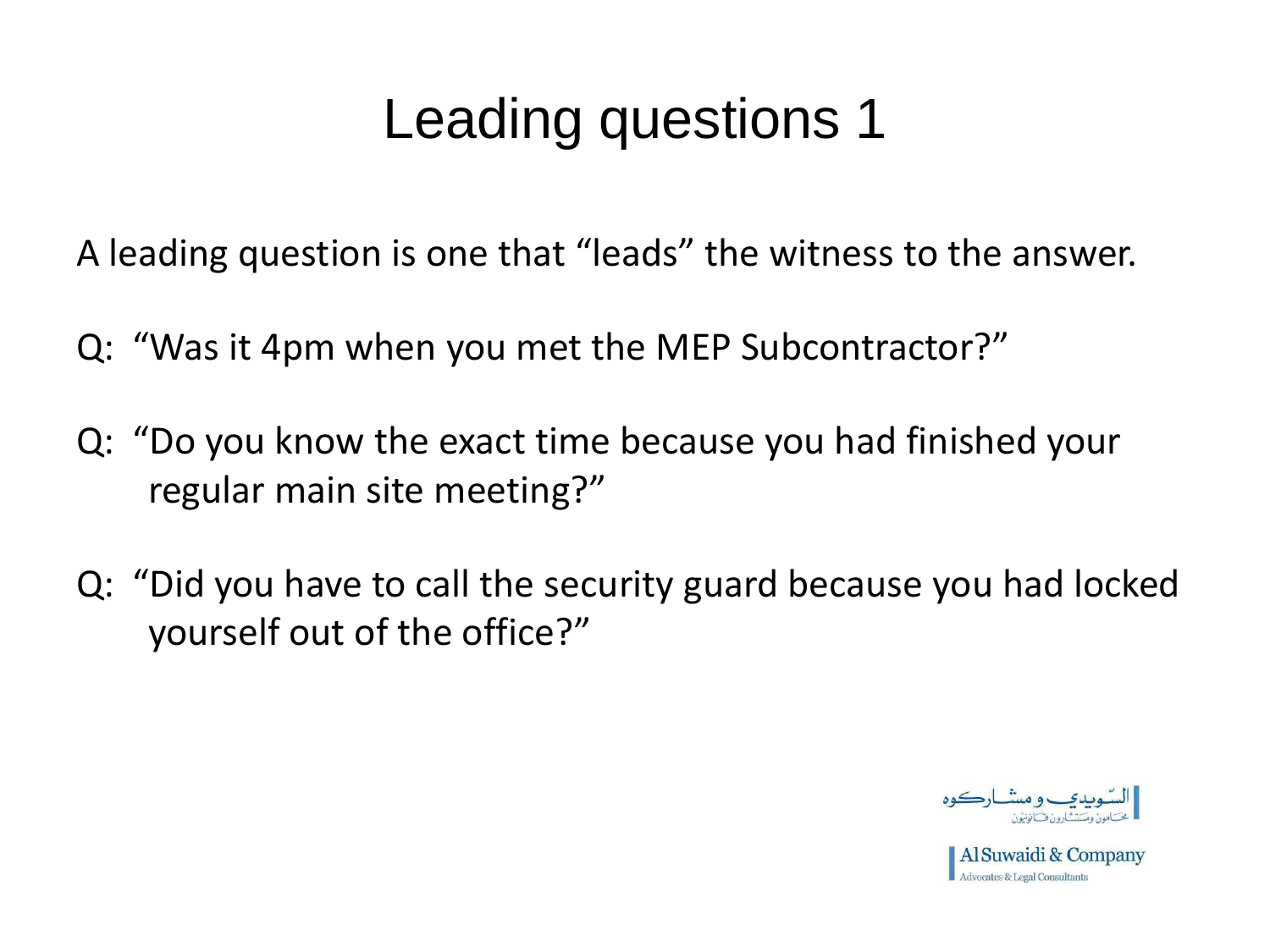## Leading questions 2

The correct questioning should have been:

- Q: What did you do then?
- A: I met the MEP Subcontractor.
- Q: When was this?
- A: 4pm.
- Q: How can you be so sure of the time?
- A: I had just finished the 3pm regular one hour site meeting.
- Q: What did you do then?
- A: I called the security guard.
- Q: Why did you call the security guard of your office building?
- A: I had locked myself out of the office.